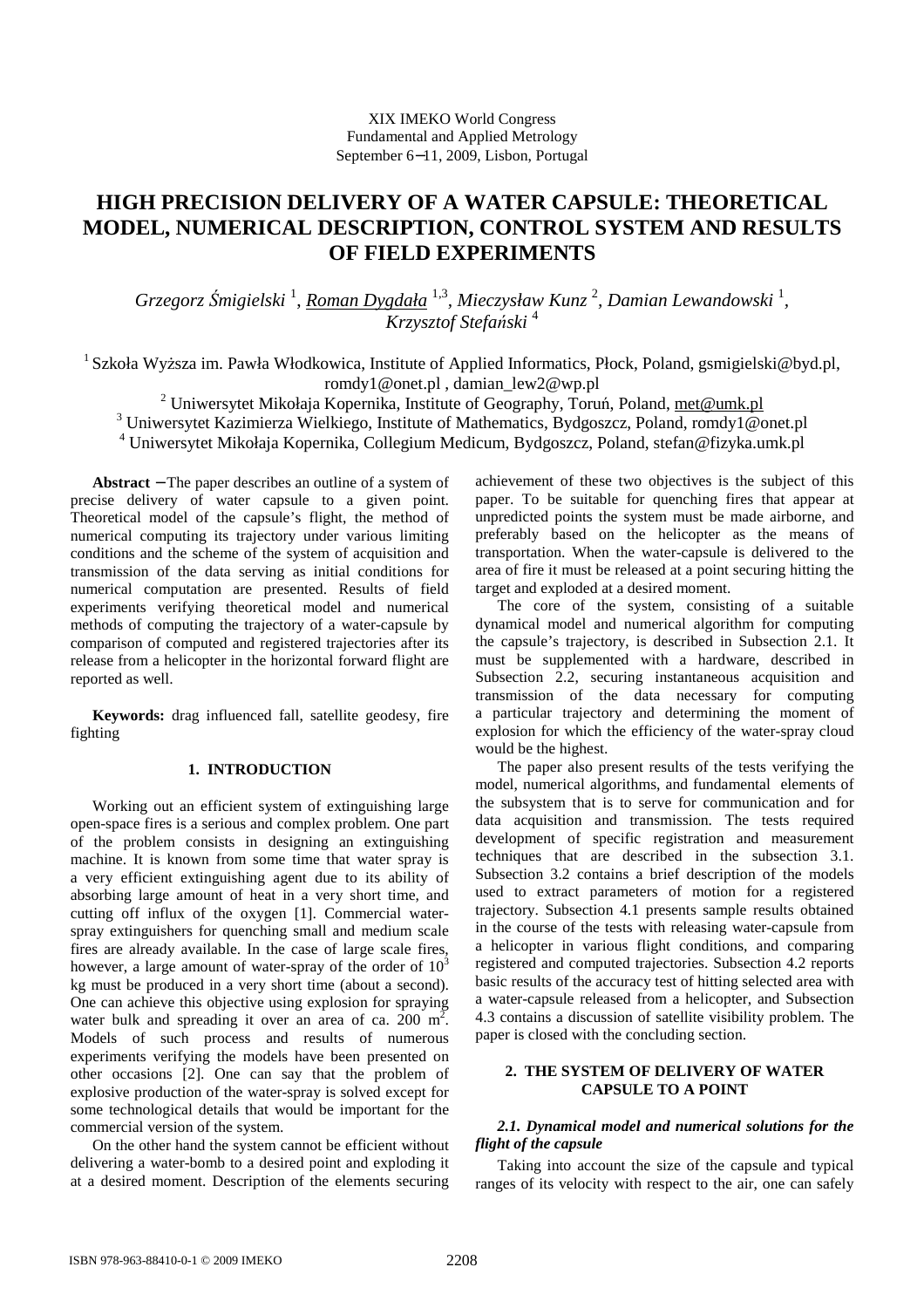assume that the flight is governed by two forces. One of them is the pressure (Bernoulli) drag force

$$
F_{drag} = D\rho A v^2, \qquad (1)
$$

where  $\rho$  denotes density of the fluid, i.e., of the air,  $\nu$ denotes the capsule's velocity with respect to it, *A* is the frontal cross-section area of the capsule, and *D* is a dimensionless coefficient depending on the shape. Gravitation is the second force.

Even if the air is still, the problem is essentially twodimensional and therefore vector description is necessary. To make it easier we show the scheme of forces acting on the capsule in Fig. 1. As one can see, the drag force has in general two components: the horizontal one  $F_{(x)drag}$  and the vertical one  $F_{(z)drag}$ , and the gravitational force Q is always vertical. As is shown, vertical and horizontal air currents can be also taken into account.



Fig. 1. Forces acting on a body falling with initial horizontal velocity.

The vector form of the drag force in the case of flight in still air is as follows

$$
\vec{F}_{drag} = -\frac{c\rho A}{2} \sqrt{{v_x}^2 + {v_z}^2} \vec{v} \tag{2}
$$

where  $c$  is, in general, a tensor coefficient. In such a case one can write equation of motion of the capsule in the form

$$
\begin{cases}\nOX : ma_x(t) = -b\left(\sqrt{v_x^2(t) + v_z^2(t)}\right)v_x(t) \\
OZ : ma_z(t) = -mg - k\left(\sqrt{v_x^2(t) + v_z^2(t)}\right)v_z(t)\n\end{cases} \tag{3}
$$

in the case of flight in the still air, and in the form

$$
\begin{cases}\nOX: ma_x(t) = -b\sqrt{(v_x(t) - v_1)^2 + (v_z(t) - v_2)^2}(v_x(t) - v_1) \\
OZ: ma_z(t) = -mg - k\sqrt{(v_x(t) - v_1)^2 + (v_z(t) - v_2)^2}(v_z(t) - v_2)\n\end{cases}
$$
\n(4)

if the air currents with respect to the ground are taken into account. In both formulae  $v_x$  and  $v_z$  denote the horizontal and the vertical coordinate, respectively, of the capsule's velocity with respect to the ground,  $v_1$  and  $v_2$  are analogous coordinates of the velocity of the air current with respect to the ground, *m* denotes the capsule's mass, and *g* is the gravitational acceleration. Coefficients *b* and *k* correspond to the coefficient *cρA* in Eq. (2) taking into account variation of both the cross-section area *A* and the shape coefficient *c* between the horizontal and vertical components of the motion.

The equation of motion for  $v_x$  and  $v_z$  should be solved for the initial conditions:  $v_x(0) = v_0$ , and  $v_z(0) = 0$ . If already known, one can obtain the flight trajectory using the formulae

$$
\begin{cases}\nx(t) = \int_0^t v_x(\tau) d\tau + x(0) \\
z(t) = \int_0^t v_z(\tau) d\tau + z(0)\n\end{cases}
$$
\n(5)

with  $x(0)=0$  and  $z(0)=H$ , where *H* is the height above the ground at which the capsule is released.

Analytical solution of equations (4) and even of equations (3), simplified by the assumption:  $b=k=d$ , cannot be found. Therefore one has to develop an algorithm for numerical solving of equation of motions (4). In solving the Cauchy problem for the equations of motions (4) several versions of the Runge-Kutta methods had been tested [3,4], and finally the method RK(4,4) was chosen for implementation as a reasonable compromise in terms of speed and accuracy.

# *2.2. Elements of the system of control, and data acquisition and transmission*

The general scheme of the whole system network is shown in Fig. 2.



Fig. 2. A general scheme of the system of control.

The core of the network consists of the industrial computer whose role is to perform computations and to correlate action of all the subordinate devices.

For building the network under consideration the industrial computer NI PXI of the family 1000B from the National Instruments was chosen to fulfil the role of the primary control computer (PCC). PXI - PCI eXtensions for Instrumentation – is an open, modular standard of PC class computers, used for measurements and industrial automation, developed by the National Instruments in 1997.

The choice was based on the following qualities of the computer: high immunity with respect to electromagnetic perturbations, stable work for a broad spectrum of the air temperature and humidity, high immunity with respect to mechanical shocks and vibrations, possibility to easily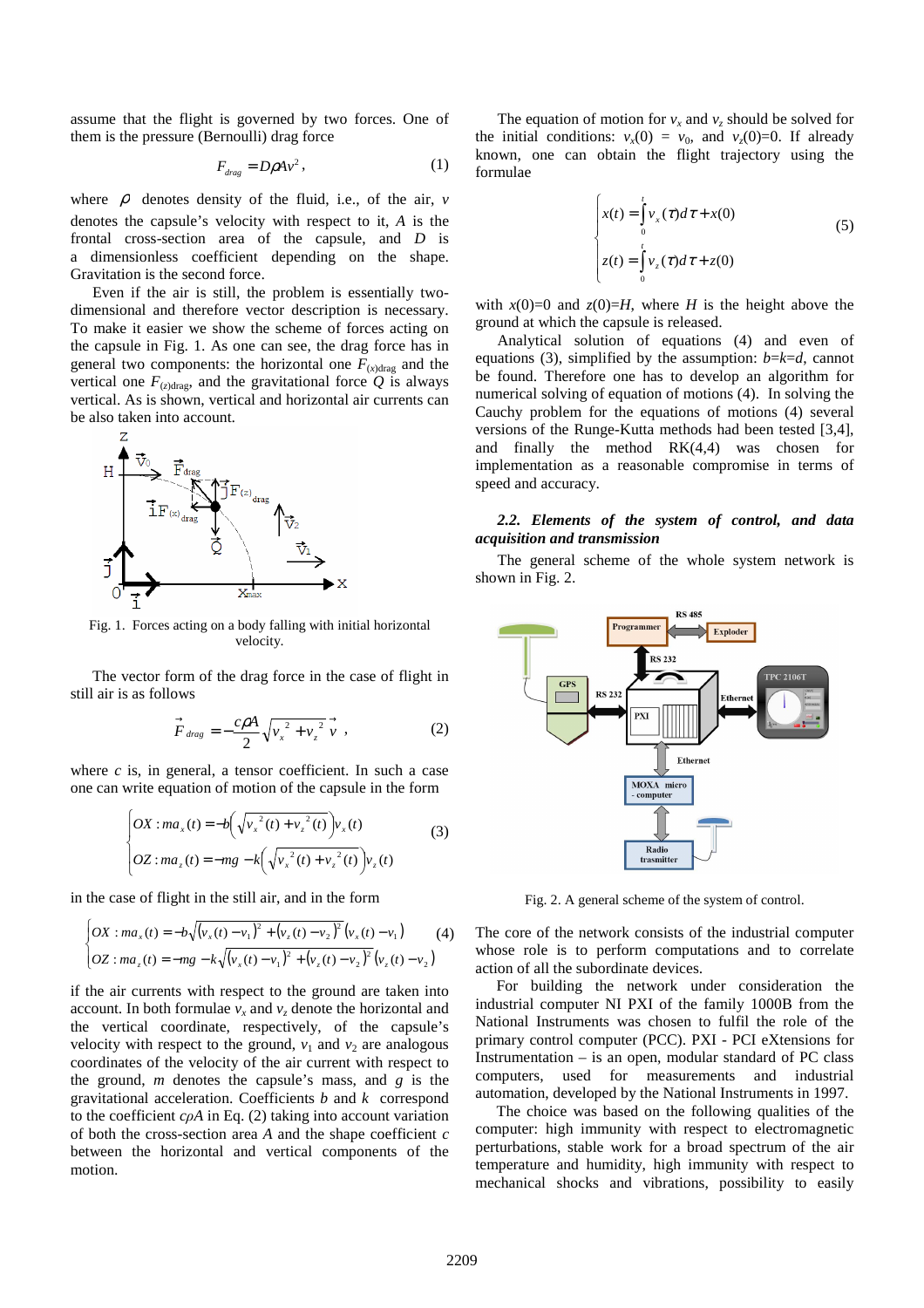change configuration and enlarge the computer and last but not least, availability of reliable and comprehensive servicing from the producer.

A general view of the computer is shown in Fig. 3. The computer used in the system consist of the chassis, the builtin controller NI 8196 based on the Pentium IV 2.0 GHz processor and 1 GB RAM DDR2, and of supplementary modules.



Fig. 3. General view of the PXI computer.

It is supplied with the National Instruments' LabVIEW (LABoratory Virtual Instrumentation Engineering Workbench) RT system that secures computer's work in the real time regime. Visualization of the PXI computer status, and of the aircraft flight parameters, as well as inserting necessary information is made possible by a mini-computer TPC - 2106T, supplied with a touch panel, and connected with the PXI computer via the Ethernet. The mini-computer is shown in Fig. 4a.

The mini-computer unites in itself the functions of the display, keyboard and mouse used for communication with ordinary PC computers.

The GPS receiver installed on the board of the helicopter is another very important component of the control system. Its principal objective consists in providing computer with precise data concerning position of the helicopter and its velocity. It has to be connected with the PCC via serial port. With a typical velocity of the helicopter and the required accuracy of the helicopter position coordinates about 1 m in each direction the receiver must acquire satellite signals at least 10 times per second. Therefore an ordinary GPS receiver used for car navigation cannot do the job. The GPS receiver for the system must have probing frequency 20 Hz working in the NMEA (National Marine Electronics Association) standard, broadcasting a GGA sentence containing data on the zone time, on the hemispheres and the latitude and longitude (in degrees), and on the altitude above the sea level and VTG sentence containing data on the value of velocity of motion and its direction.

 To increase accuracy of positioning the helicopter, two of GPS receivers GX1230GG from Leica Geosystems (Switzerland), working in the difference regime are used – one serving as the reference is located on the ground (base station), and the moving one (rover) is installed on the board of the helicopter. The position of the reference receiver is determined with high accuracy, and of the order of several centimetres [8]. A view of a GPS receiver GX1230GG is shown in Fig. 4b.



Fig. 4. Front view of the TPC - 2106T mini-computer (a). GX1230GG receiver with RX1210T controller (b).

The subsystem of data transmission is another essential component of the whole system. It is too complex to describe it here in detail. A general scheme of the network is shown in Fig. 5.



Fig. 5. Schematic view of interconnections within the system of data transmission.

An important role in the system, apart from the main and reserve radio networks, is played by the communication micro-computers. The Moxa UC 7408 LX Plus microcomputers (cf. Fig. 7), supplied with the operating system Linux 2.6 have been chosen for the network under construction. Its basic data are as follows: processor Intel XScale IXP-422/425 266/533 MHz; 128 MB RAM, 32 MB Flash Disk; 2 ports 10/100 Mbps Ethernet; power: 12 – 48 V DC; 8 input and 8 output channels; 8 serial ports RS-232/422/485; PCMCIA, Compact Flash; C/C++ or VB.NET/C# libraries; installation on a DIN rail or on a flat surface. The Moxa computers do not contain moving elements, which enhances their stability and durability.



Fig. 7. A view of Moxa micro-computer.

The communication micro-computers serve also as a protection against an unauthorized access to the server.

All the elements described above serve as the means to secure transportation of the water-bomb capsule to the desired area and dropping it along a desired trajectory.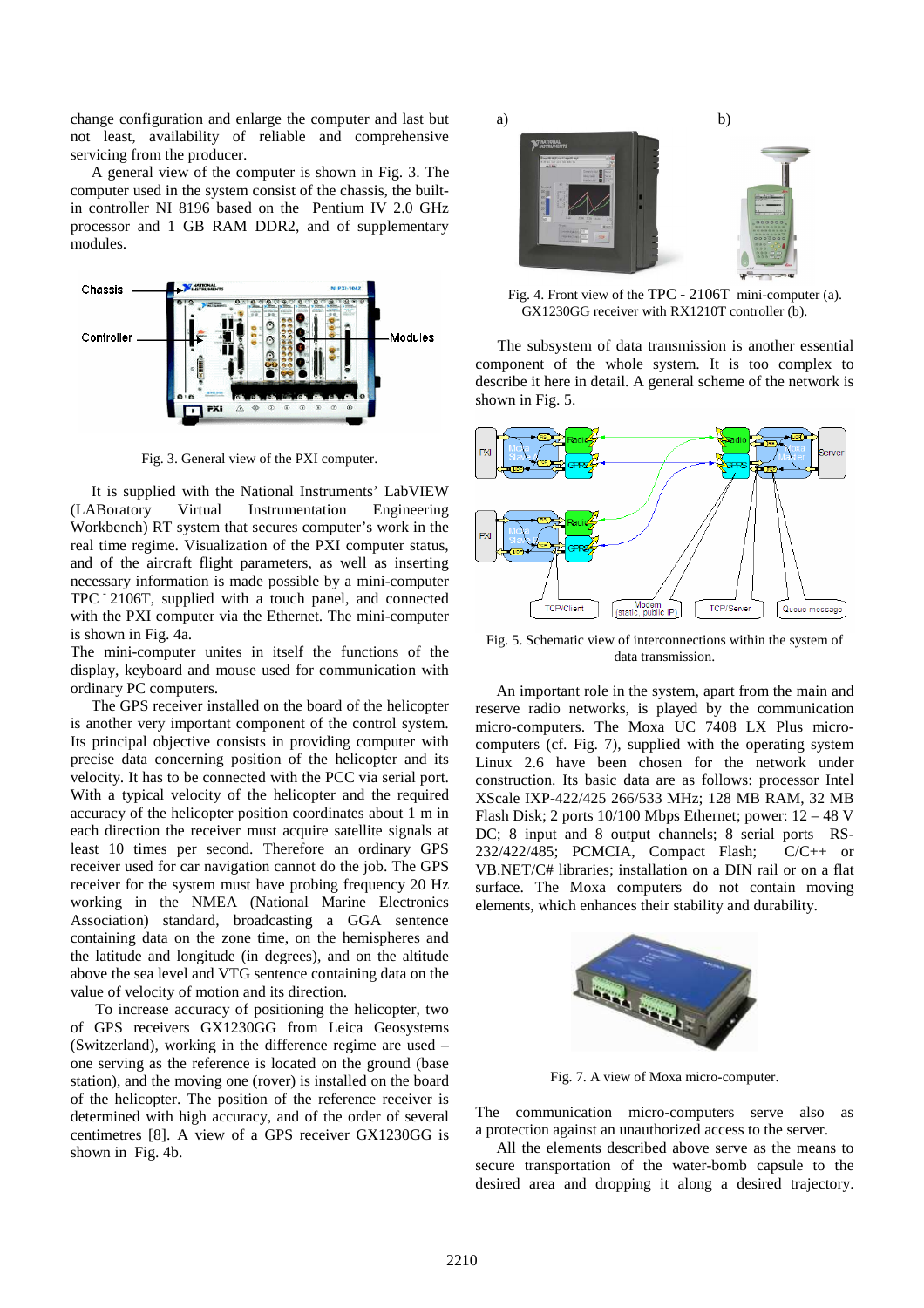A programmable exploder is the element of crucial importance for producing the water cloud at a desired altitude over the ground.

The programmable exploder consists of a programmer connected with the PCC via a serial interface RS 232 and of a proper exploder connected with the programmer via the serial interface RS 485.

## **3. EXPERIMENTAL METHODOLOGY**

Solution of the problem of comparing computed trajectories with the real ones requires working out an accurate method of registration both of the shape of trajectory and of such parameters as the altitude at which the water-capsule is released and the velocity of helicopter's forward flight. The parameters are used as initial conditions for computing the numerical trajectory model. Only then one can compare both of them to estimate accuracy of the model and numerical algorithm [5].

#### *3.1. Experimental setup and registration procedure*

A fast camera is the primary tool used for registration of the actual trajectory of the water-capsule released from the helicopter. Its arrangement within the experimental setup is schematically shown in Fig. 8.

As can be seen in the figure, the camera is located 300 m from the centre of the 50 m long interval marked by two calibration poles, each 7 m tall, along the normal to the interval. Such an arrangement ensures safety of the camera, small parallax errors, and provides registered frames with the length etalon.



Fig. 8. Schematic view of the registration post.

For registering the capsule flight a fast camera FASTCAM–ultima 1024 was chosen. It registers the capsule at the frequency 250 fps (frames per second), which means that the time span between two subsequent shots of the capsule is  $\Delta t = 4$  ms.

For converting the images registered in individual frames into a sequence of pairs of coordinates of the capsule's position in the plane of its motion two independent methods were used for the sake of cross-checking. The coordinates have been extracted with the Viana program (written by Thomas Kersting – Universität Essen, Didaktik der Physik) and, independently, by a direct inspection of selected frames, from which coordinates of the capsule image in pixel numbers were determined to be later converted into coordinates given in meters.

With such a procedure the time error could be safely assumed to be  $\Delta t = 4$  ms, and the accuracy of the position of the capsule's center was assumed at the level  $\Delta x = \Delta z = 2$  m. Taking into account the size of a single pixel which corresponds to 0.2 m in the plane of capsule's motion, and the fact that the image of the capsule extends over several pixels both in the horizontal  $(x)$  and the vertical  $(z)$  direction such an assumption of the error size can be considered to be only too cautious.

## *3.2. Extracting motion parameters*

The sequence of data  $(t_n, x_n, z_n)$ , expressed in standard units, i.e. seconds and meters, corresponding to the while the *n-*th frame has been registered, and the determined horizontal and vertical coordinates of the capsule's center serve as raw data for extracting important parameters that could be later used for computing a model trajectory.

The parameters to be obtained are as follows: the horizontal and vertical coordinates of the capsule's velocity  $v_x$ ,  $v_z$ , the horizontal and vertical coordinates of its acceleration  $a_x$ ,  $a_z$ , the horizontal and vertical drag coefficients *b* and *k*. It is achieved by approximating the sequence of pairs  $(t_n, z_n)$  with a 3<sup>rd</sup> step polynomial whose parameters were obtained with the least square method

$$
z(t) = a_1 \cdot t^3 + b_1 \cdot t^2 + c_1 \cdot t + d_1 \tag{7}
$$

and the sequence of pairs  $(t_n, x_n)$  with a linear function obtained as well with the least square method.

With the polynomial models of dependence on time of the horizontal and vertical coordinates *x* and *z*, one can easily compute by differentiating the dependence on time of both the velocity coordinates  $v_x$  and  $v_z$ , as well as those of the acceleration coordinates  $a_x$ ,  $a_z$ . Having the above coordinates one can compute both the horizontal and the vertical drag coefficients *b* and *k*.

#### *3.3. GPS in calculating helicopter position*

The global positioning system (GPS) is commonly used in surveying as well as in aerial navigation. It allows one to compute instantaneously, automatically and with high precision the three-dimensional position irrespective of the time of the day and weather conditions. There are several autonomous positioning systems including the American GPS (NAVSTAR) and the Russian GLONASS. First of them consists of 27 satellites located on six semisynchronous circular orbits at the altitude of 20 200 km [6]. The second system, which is still under construction, consists of 14 operational satellites at present. With application of both systems probability of being able to watch simultaneously at least five GPS satellites at any point of the Earth reaches 0.9996 [7]. Modern GPS receivers make possible registration of signals from both systems, which guarantees higher precision of observations.

The GPS functioning is based on measuring the distance between the receiver and the satellite whose position is already known. Computing the position of a point based on marking distances between the GPS receiver and reference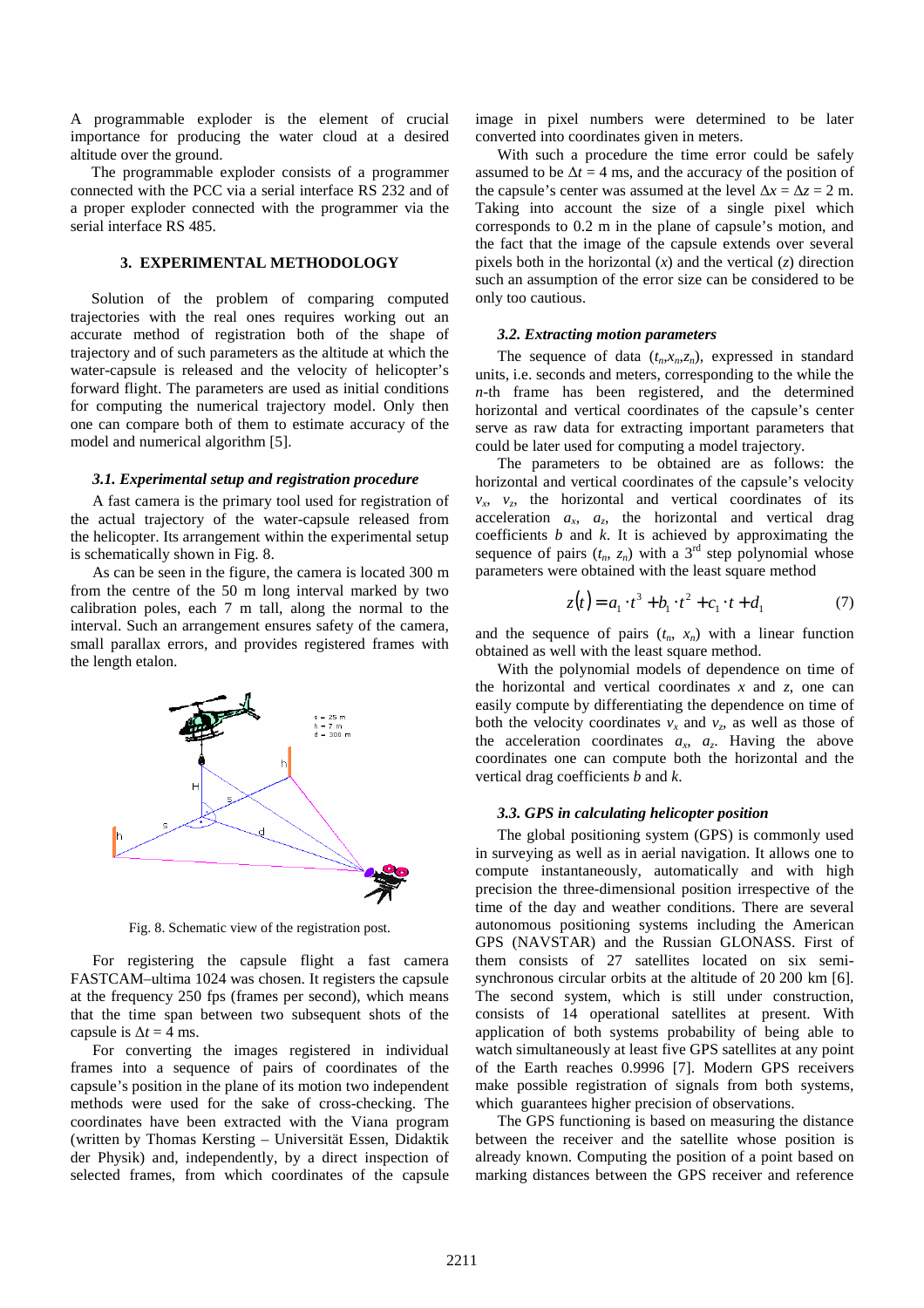satellites is based on the code method. In the alternative method (phase measurement) the phase of the signal reaching the receiver is measured. Navigation receivers use the code method and therefore they are not very precise [8].

Various methods of position measurements using satellite systems can be used [7]. Position and velocity can be obtained either with the absolute method (one receiver, and low precision measurement) or the relative method that is much more accurate. In this project, due to precision requirements, it was necessary to use the relative (difference positioning) method based on applying at least two GPS receivers, and using differences between the GPS-measured and the a priori known coordinates of the fixed (base) receiver for correcting coordinates of the movable (rover) receiver. The helicopter's position and velocity coordinates are computed in the real time regime RTK (Real Time Kinematics) GPS.

To achieve the goal, two double-frequency, 20Hz, surveying receivers Leica GPS – GX1230GG of Swiss production are used. One of them, playing the role of the base station in the computations, is located on the ground at a point of known coordinates. This station determines the error in the measured position, and sends the correction message to the second receiver (rover) fixed to the helicopter via the radio-modem. Correction from the base station, when combined with the phase method give the positioning accuracy of the RTK GPS measurements of the order of a centimetre. Such accuracy, of course, is excessive but it is better than the unsatisfactory accuracy of the absolute method.

GPS antenna of the rover receiver is fixed to the nose part of the helicopter (Fig. 9) and the radio-modem (0.5 W) sends the signal to the helicopter flying about 3-4 kilometers from the base station. Applying a 10 W radio-modem would secure communication between the base station and the helicopter at a considerably larger distance.



Fig. 9. The GPS antenna fixed to the nose of the helicopter.

## **4. RESULTS OF TEST FLIGHTS ANALYSIS**

In this section results of analysis of data obtained in flight tests are presented. The first tray of results consists of numerically computed trajectories whose parameters like initial velocities, drag coefficients etc., are obtained from the registered trajectory. The second tray of results shows how

accurate the system of hitting a selected point with a water capsule can be.

# *4.1. Comparison of the registered and computed trajectory*

Parameters of a trajectory registered with the means described in Subsection 3.1, and extracted with the methods described in Subsection 3.2 can be used as input data for numerical computation of a "theoretical" trajectory with an algorithm based on the mechanical model described in Subsection 2.1.

Results of comparison of one of the registered trajectories with its model counterpart is shown in Fig. 10.



Fig. 10. Model trajectory compared with positions of the capsule registered with camera.

As is visible, both the real and the model trajectory are very close to each other, which gives an evidence in favour of both the theoretical model and the technique of registration and processing the motion data. In the computations air current velocity was not taken into account, since, as other tests have shown, up to some 10 m/s they have no measurable influence on the shape of trajectory.

## *4.2. Test of mark-hitting accuracy*

As was mentioned before, the ultimate objective of the discussed research is to produce a water-spray cloud directly over a desired point on the ground or at least as close to it as possible. Therefore the test of hitting accuracy is of crucial importance for the whole experimental program concerning the water-capsule transportation and dropping technique. General success of earlier tests on particular aspects of the technique allowed to arrange a series of such crucial tests. A series of 6 tests of point-hitting accuracy have been carried on. In their course the water-capsule was released by the helicopter pilot at the signal from the control system, which in turn was emitted at the moment that was predicted by numerical computations.

Parameters of helicopter's flight in these tests are shown in Table 1. The first column gives flight's number, and the second mass *m* of the capsule. In the third values of the horizontal velocity at the release moment  $v_0$  are given. The fourth column presents horizontal distances  $d_0$  of the releasing point from the mark, and the fifth shows altitudes  $H_0$  of the capsule above the ground at the moment of release. Finally, the sixth column presents declination  $\varphi_0$  of